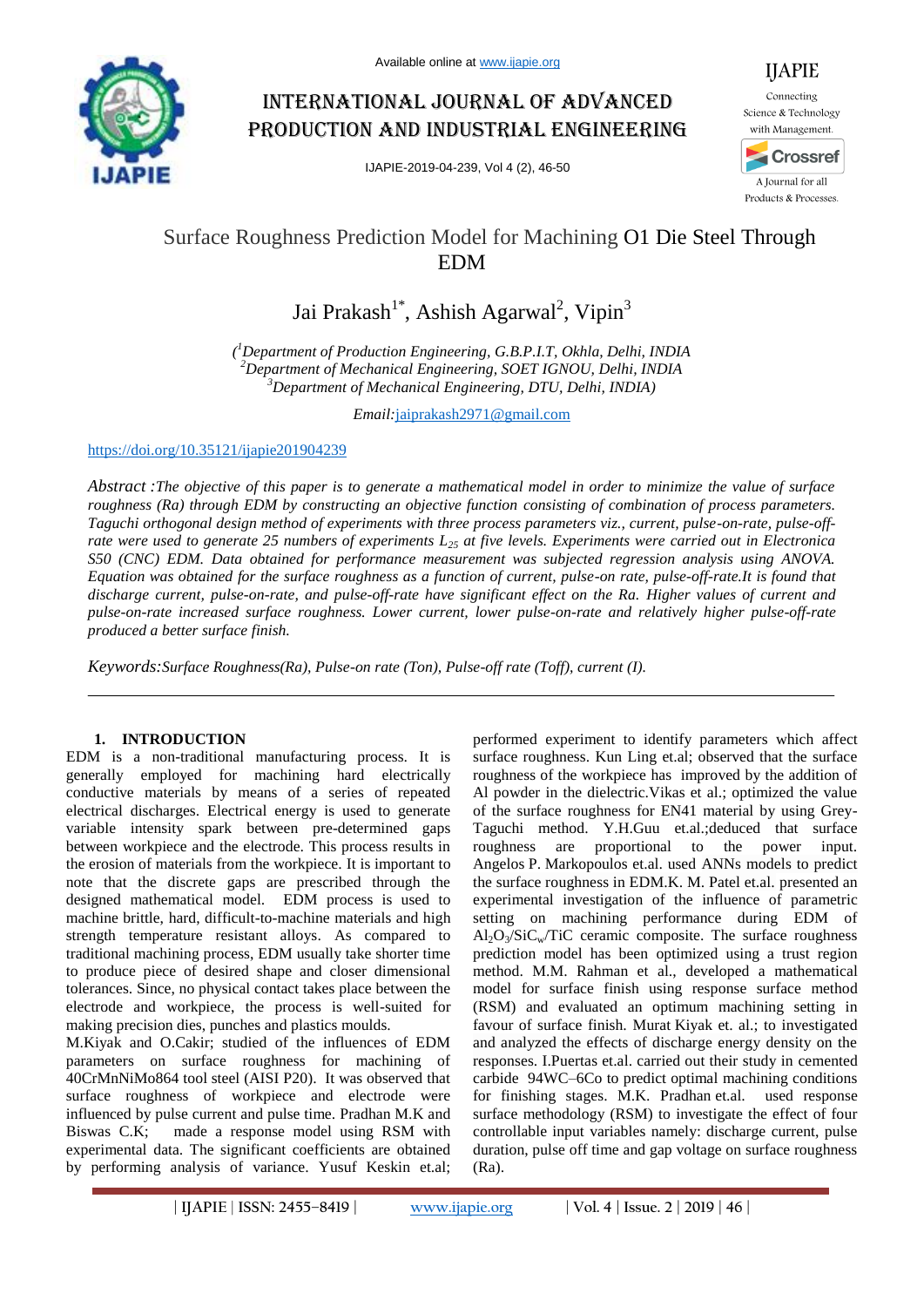Review of Literature reveals an urgent need for predicting Ra in advance of machining stage for proper planning and execution of manufacturing activities related to EDM specially in case of O1 die steel which is widely used in manufacturing dies, punches and Plastics moulds. Therefore the present work is intended to develop a mathematical model in determining the Ra due to Machining done by EDM.

The experiments have been undertaken with O1 OHNS steel utilizing the copper electrode to generate the experimental data. The data so obtained have been use to predict the model of Ra in EDM process. Parametric investigation has been further carried out to understand the behaviour of various parameters on the Ra in EDM process.

## **2. EXPERIMENTAL SETUP**

The experiments for the present case have been conducted on Spark erosion machine (Electronica S50 CNC) installed at G.B.Pant Engineering College, New Delhi. as shown in Fig.1. Ra was measured in micron with the help of Form Talysurf. The workpiece was O1 OHNS steel having hardness 62 HRC and Chemical composition C: 0.95%, Mn: 1.15%, Cr: 0.50%, V: 0.20% and rest Fe having hardness 62 HRC. Cylindrical electrode made from electrolytic copper of diameter 10 mm was used



Fig. 1: Electronica EDM (S50 CNC)

## **3. EXPERIMENTAL DESIGN AND CONDITION**

Taguchi design method has been applied for designing the experimental procedure using five level orthogonal array design matrix. A three factor and five level setup was chosen with a total of twenty-five experiments were conducted and hence the OA L<sub>25</sub> was chosen

The experiments were carried at room temperature. All the experiments were performed with EDM oil as a dielectric. The levels of independent variables and coding identifications are presented in Table 1.

Table 1:The levels of independent variables and coding

| identifications |  |     |  |    |     |  |
|-----------------|--|-----|--|----|-----|--|
| Level           |  |     |  |    |     |  |
| Factors         |  |     |  |    |     |  |
| Current(Amp)    |  | 1.5 |  |    |     |  |
| Pulse on time   |  | 10  |  | 50 | LОC |  |
| Pulse off time  |  | 20  |  |    |     |  |

The experiments were carried at room temperature. Based on Taguchi design matrix 25 experiments were carried out. Table 2 shows the experimental conditions together with the measured Ra values

| Table 2 Experimental conditions together with the measured |
|------------------------------------------------------------|
| Ra values                                                  |

| Ex<br>per<br>im<br>ent | <b>Taguchi Array</b><br>$L25(5^{\wedge}3)$<br><b>Factors: 3</b><br><b>Numbers of</b><br>Experiments $= 25$ |                | <b>Parameters</b>        |         |                 | Ra<br>in<br>micro<br>$\mathbf n$ |            |
|------------------------|------------------------------------------------------------------------------------------------------------|----------------|--------------------------|---------|-----------------|----------------------------------|------------|
| No.                    | Fac<br>tor<br>A                                                                                            | Fact<br>or B   | Facto<br>r C             | T<br>on | <b>Tof</b><br>f | Cu<br>rre<br>nt I                |            |
| 1                      | 1                                                                                                          | 1              | 1                        | 5       | 16              | 1                                | 2          |
| $\overline{2}$         | 1                                                                                                          | $\overline{2}$ | $\overline{2}$           | 10      | 16              | 1                                | 2.2        |
| 3                      | 1                                                                                                          | 3              | 3                        | 20      | 16              | 1                                | 2.5        |
| 4                      | $\mathbf{1}$                                                                                               | $\overline{4}$ | $\overline{\mathcal{L}}$ | 50      | 16              | $\mathbf{1}$                     | 2.7        |
| 5                      | 1                                                                                                          | 5              | 5                        | 100     | 16              | $\mathbf{1}$                     | 2.9        |
| 6                      | $\overline{c}$                                                                                             | $\mathbf{1}$   | $\overline{c}$           | 5       | 20              | 1.5                              | $\sqrt{2}$ |
| 7                      | $\overline{2}$                                                                                             | $\overline{2}$ | 3                        | 10      | 20              | 1.5                              | 2.4        |
| 8                      | $\overline{2}$                                                                                             | 3              | $\overline{4}$           | 20      | 20              | 1.5                              | 2.8        |
| 9                      | $\overline{2}$                                                                                             | $\overline{4}$ | 5                        | 50      | 20              | 1.5                              | 3          |
| 10                     | $\overline{c}$                                                                                             | 5              | $\mathbf{1}$             | 100     | 20              | 1.5                              | 3.2        |
| 11                     | 3                                                                                                          | $\mathbf{1}$   | 3                        | 5       | 20              | $\overline{2}$                   | 2.2        |
| 12                     | 3                                                                                                          | $\overline{c}$ | $\overline{4}$           | 10      | 20              | $\overline{2}$                   | 2.6        |
| 13                     | 3                                                                                                          | 3              | 5                        | 20      | 20              | $\overline{2}$                   | 3          |
| 14                     | 3                                                                                                          | $\overline{4}$ | $\mathbf{1}$             | 50      | 20              | $\overline{2}$                   | 3.4        |
| 15                     | 3                                                                                                          | 5              | $\overline{2}$           | 100     | 20              | $\overline{2}$                   | 3.6        |
| 16                     | $\overline{4}$                                                                                             | $\mathbf{1}$   | $\overline{4}$           | 5       | 20              | 3                                | 3.7        |
| 17                     | $\overline{4}$                                                                                             | $\overline{2}$ | 5                        | 10      | 20              | 3                                | 3.8        |
| 18                     | 4                                                                                                          | 3              | $\mathbf{1}$             | 20      | 20              | 3                                | 4.5        |
| 19                     | $\overline{4}$                                                                                             | $\overline{4}$ | $\overline{2}$           | 50      | 20              | 3                                | 4.7        |
| 20                     | $\overline{4}$                                                                                             | 5              | 3                        | 100     | 20              | 3                                | 5.7        |
| 21                     | 5                                                                                                          | $\,1$          | 5                        | 5       | 26              | 6                                | 4.4        |
| 22                     | 5                                                                                                          | $\overline{c}$ | $\mathbf{1}$             | 10      | 26              | 6                                | 4.9        |
| 23                     | 5                                                                                                          | 3              | $\overline{c}$           | 20      | 26              | 6                                | 5.6        |
| 24                     | 5                                                                                                          | $\overline{4}$ | 3                        | 50      | 26              | 6                                | 6          |
| 25                     | 5                                                                                                          | 5              | 4                        | 100     | 26              | 6                                | 6.7        |

#### **4. RESULT AND DISCUSSION**

This analysis of the observed data has been carried out to develop parametric equations using regression analysis. The mathematical model used in this process is represented by: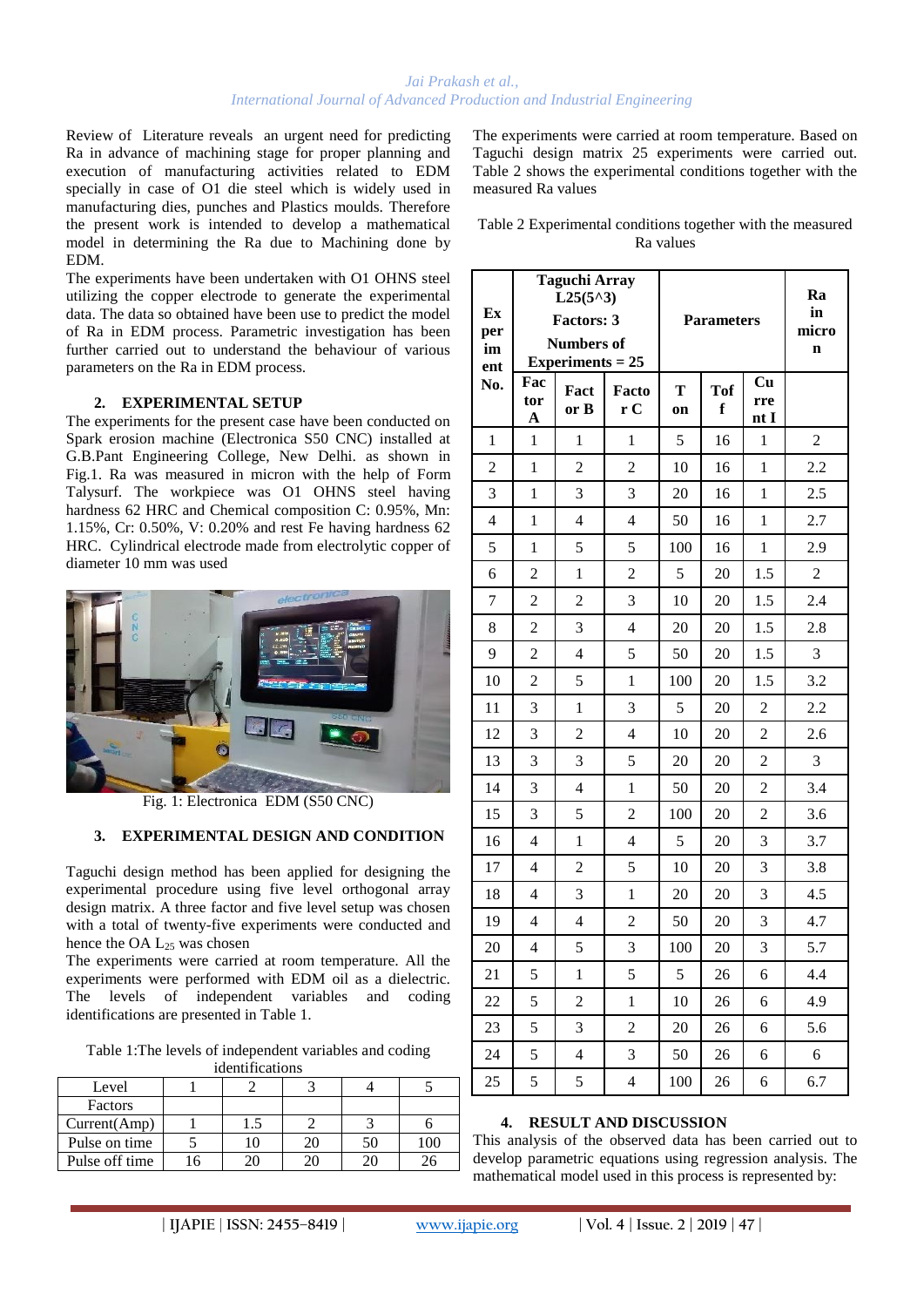$$
Y = \phi(I, Ton, Toff)
$$
 (1)  
In non-linear form, equation 1 becomes  

$$
Y = C I^{n1} Ton^{n2}Toff^{n3}
$$
 (2)

Where Y is the machining response,  $\varphi$  is the response function, and I, Ton, Toff are machining variables. Where C is Machining Constant

## **Surface finish (Ra)**

The model for Ra is formulated as:  $Ra = C I^{n1} Ton^{n2}Toff^{n3}(3)$ Applying logarithm to equation: 3  $\log Ra = \log C + n1 \log I + n2 \log Ton + n3 Log Toff(4)$ 

#### **First order Model**

The regression analysis using Minitab software the  $1<sup>st</sup>$  order model for surface finish is shown in the table 3 .

| Table 3 : Regression analysis for surface finish vs. I, T-on, |  |
|---------------------------------------------------------------|--|
| T-off for 1 <sup>st</sup> Order model                         |  |

| Predictor                                               | Coef      | <b>SE</b> Coef | т       |  |  |  |  |
|---------------------------------------------------------|-----------|----------------|---------|--|--|--|--|
| Constant                                                | 1.604     | 0.2668         | 6.01    |  |  |  |  |
| Log Ton                                                 | 0.14338   | 0.0114         | 12.58   |  |  |  |  |
| Log Toff                                                | $-1.1738$ | 0.2176         | $-5.39$ |  |  |  |  |
| Log I                                                   | 0.76892   | 0.05459        | 14.09   |  |  |  |  |
| 0.020022<br>D C = 07.40/<br>C<br>$D_{0}C_{0}/232007107$ |           |                |         |  |  |  |  |

 $S = 0.0266353$  R-Sq = 97.4% R-Sq(adj) = 97.1%

The regression equation based on  $1<sup>st</sup>$  order model for Surface finish (Ra) is:

 $LogRa=1.60+0.143LogTon-1.17LogToff + 0.769LogI(5)$ 

## **Regression Analysis of Variance for Ra**

The basic regression line concept, Data= Fit+ Residual. Data =  $(y_i - \bar{y}) = (\hat{y}_i - \bar{y}) + (y_i - \hat{y}_i)$ (6) Where  $\bar{y}$  = sum of dependent variable

 $\hat{y}_i$  = fitted value of i<sup>th</sup> dependent variable  $y_i$  = observed value of i<sup>th</sup> dependent variable

Total sum of squares= Regression sum of squares + Residual sum of squares

$$
SS_{\text{T}} = SS_{\text{R}} + SS_{\text{Res}}
$$
  

$$
\sum_{i=0}^{n} (y_i - \bar{y})^2 = \sum_{i=0}^{n} (\hat{y}_i - \bar{y})^2 + \sum_{i=0}^{n} (y_i - \hat{y}_i)^2 (7)
$$

Where  $n =$  Number of Experiments

Table 4 Analysis of Variance for Ra using  $1<sup>st</sup>$  order model

| Source     | DF | SS      | MS      | F      | P |
|------------|----|---------|---------|--------|---|
| Regression | 3  | 0.56717 | 0.18906 | 266.49 | 0 |
| Residual   |    |         |         |        |   |
| Error      | 21 | 0.0149  | 0.00071 |        |   |
| Total      | 24 | 0.58206 |         |        |   |
| Source     | DF | Seq SS  |         |        |   |
| Log Ton    |    | 0.11229 |         |        |   |
| Log Toff   |    | 0.31411 |         |        |   |
| Log I      |    | 0.14076 |         |        |   |

#### **Test of statistic**

$$
F = \frac{MS_{R}}{MS_{Res}} = 0.567/0.582 = 266.49
$$

**Coefficient of determination**

$$
R^{2} = \frac{SS_{R}}{SS_{T}} = 1 - \frac{SS_{Res}}{SS_{T}} = 0.567/0.974 = 0.9744 \, i.e. \, 97.44 \, \%
$$

The F-statistic  $= 266.49$  highlights that there is evidence against the null hypothesis. The p-value for the F-test statistic is 0.000, providing strong evidence against the null hypothesis.

The squared multiple correlation  $R^2 = 97.44\%$  indicates the variability. The higher value of  $R^2$  states that the model fits the data.

Surface roughness (Ra) with the usage of Equation (5) has been transformed as

$$
Ra = \frac{0.2041 X T on^{0.143} X I^{0.769}}{T of f^{1.17}}
$$
\n(8)

It is also evident from the equation (8) that the current and Ton is a dominant factor, followed by T-off because of the respective values of exponents.

#### **Second-order model**

The first-order model was sufficient to deduce that the equation is valid, but in order to confirm validity secondorder model was postulated to extend the variables range in obtaining the relationship between the Ra and the machining variables ie current, Ton, Toff.

The regression equation for Ra is

Log Ra = - 43.8 - 0.084 Log Ton + 69.7 Log Toff - 0.674 Log I- 0.0416 Log Ton \* Log Ton - 27.6 Log Toff \*Log Toff + 2.30 Log I\* Log I + 0.277 Log Ton \* Log Toff - 0.0618 Log I \* Log Ton (9)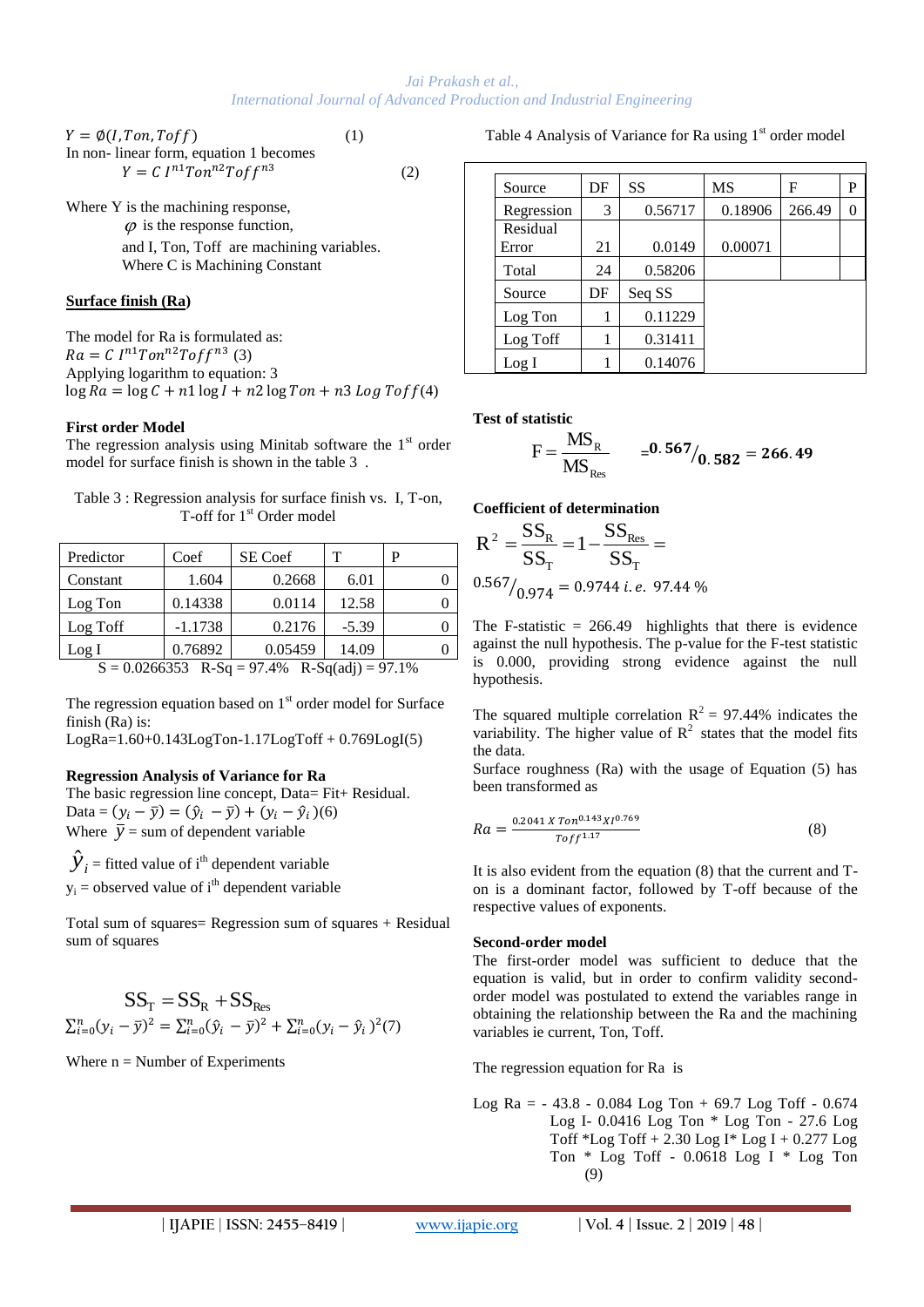Analysis of Variance for Ra using 2nd order regression model is displayed in table 5

| Source      | DF | SS       | MS       | F      | P |
|-------------|----|----------|----------|--------|---|
| Regression  | 8  | 0.577421 | 0.072178 | 248.73 | 0 |
| Residual    |    |          |          |        |   |
| Error       | 16 | 0.004643 | 0.00029  |        |   |
| Total       | 24 | 0.582064 |          |        |   |
| Source      | DF | Seq SS   |          |        |   |
| Log Ton     | 1  | 0.112293 |          |        |   |
| Log Toff    | 1  | 0.314109 |          |        |   |
| Log I       | 1  | 0.140764 |          |        |   |
| Log Ton $*$ |    |          |          |        |   |
| Log Ton     | 1  | 0.001291 |          |        |   |
| Log Toff    |    |          |          |        |   |
| *Log Toff   | 1  | 0.000283 |          |        |   |
| $Log I^*$   |    |          |          |        |   |
| Log I       | 1  | 0.008426 |          |        |   |
| Log Ton $*$ |    |          |          |        |   |
| Log Toff    | 1  | 0.000057 |          |        |   |
| Log $I^*$   |    |          |          |        |   |
| Log Ton     | 1  | 0.000199 |          |        |   |

Table 5: Analysis of varience for Ra  $2<sup>nd</sup>$  order model

The analysis of variance as shown in Tables 5 indicates that the ratio of lack of fit to pure error i.e. F-statistics is 248.73, whilst the P-statistics is 0.000. These values show the same trend and thereby confirming the validity of first-order model. Ra based on 1<sup>st</sup> order model and 2<sup>nd</sup> order model were used to compare Normal probability, Histogram, residual fits, order of data plots.



Figure 2: Residuals plot for Ra using first order model



## **5. CONCLUSIONS**

- 1. The model indicates that discharge current, pulseon-rate, and pulse-off-rate have significant effect on the Ra. Higher values of current and pulse-on-rate increased surface roughness. Lower current, lower pulse-on-rate and relatively higher pulse-off-rate produced a better surface finish
- 2. Residual versus observation order in  $1<sup>st</sup>$  order model in figure 2 lies between -0.050 to 0.050 and in case of  $2<sup>nd</sup>$  order model as shown in figure 3 lies between -0.03 to 0.03 indicating that there are systematic effects in the data due to time or collection order
- 3. The histogram plot for  $1<sup>st</sup>$  order model in figure 2 the process capabilities lies between -0.06 to 0.04 and in case of  $2<sup>nd</sup>$  order model as shown in figure 3 it lies between -0.024 to 0.024 proving that the data are not skewed and not outliers exist
- 4. The Residuals vs fitted values in the figure 2 lies between -0.050 to 0.050 and in figure 3 lies between -0.030 to 0.030 which indicate that the variance is constant and nonlinear relationship exists as well as no outliers exists in the data
- 5. The Normal probability plot in both the figure 2 and the figure 3 indicates that the data are normally distributed except in first and last experiment and the variables are influencing the response. Outliers don't exist in the data, because standard residue is between  $-0.050$  to  $0.050$  in 1<sup>st</sup> order model and  $-$ 0.035 to 0.03 in the  $2<sup>nd</sup>$  order model.
- 6. These residual plots will facilitate to predict beforehand the Ra at any zone of experimental domain. These plots may also be used for comparing various Ra to predict the machining parameters.